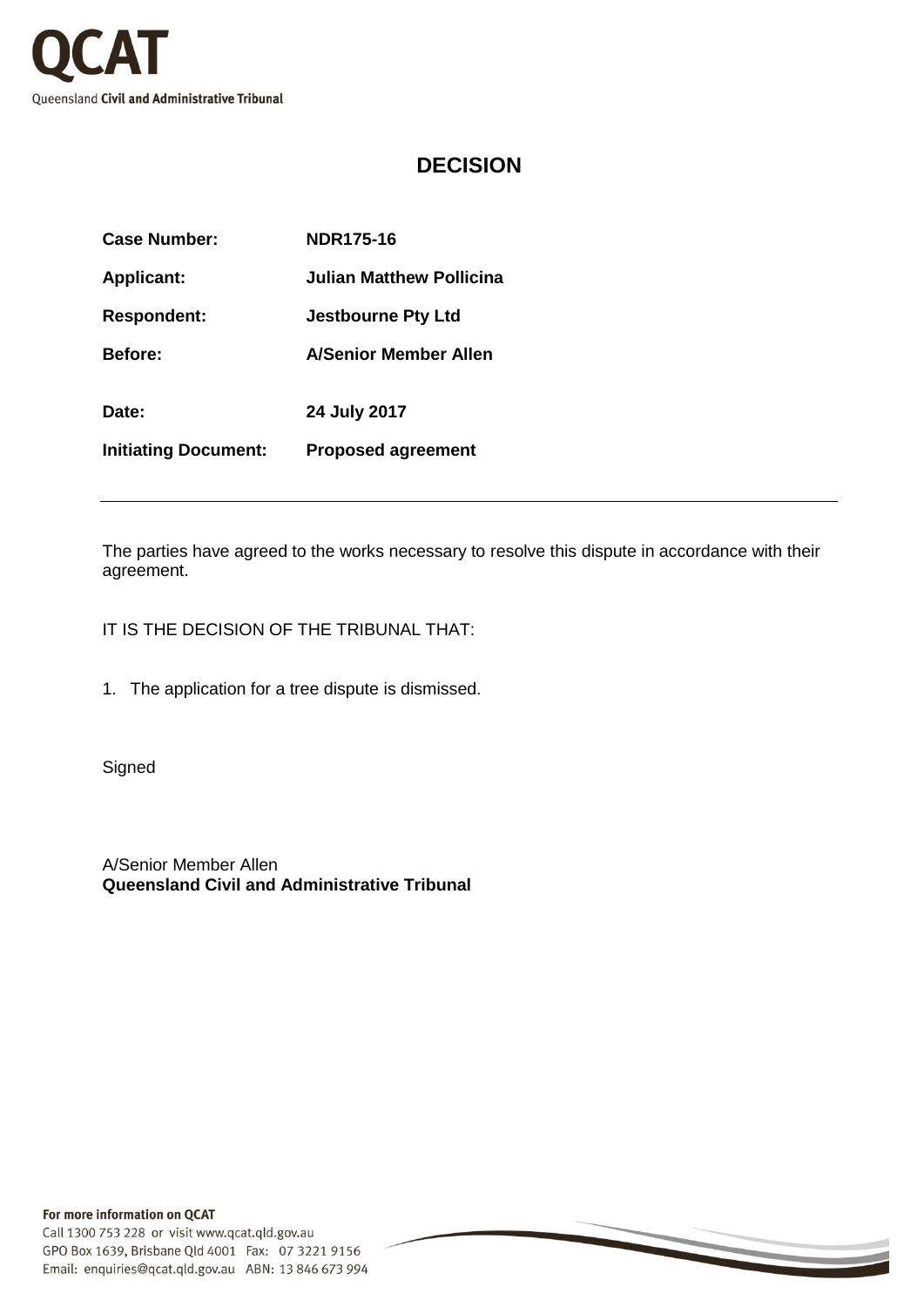

## **AGREEMENT**

| Case Number:       | <b>NDR175-16</b>          |
|--------------------|---------------------------|
| <b>Applicant:</b>  | Julian Matthew Pollicina  |
| <b>Respondent:</b> | <b>Jestbourne Pty Ltd</b> |
| <b>Before:</b>     | A/Senior Member Allen     |
| Date:              | 24 July 2017              |

## THE PARTIES AGREE THAT:

- 1. The following definitions apply to this proposed agreement:
	- (a) "the neighbour" Julian Matthew Pollicina
	- (b) "the tree keeper" Jestbourne Pty Ltd
	- (c) "the neighbours property" 207 Lillian Avenue, Salisbury QLD 4107
	- (d) "the tree keeper's property" 205 Lillian Avenue, Salisbury QLD 4107
	- (e) "the trees" Tipuana tipu, Cinnamomum camphora, Tipuana tipu and 10x Syagrus romanzoffiana.
- 2. The tree works are the complete removal of:
	- (a) Tipuana tipu;
	- (b) Cinnamomum camphora;
	- (c) Tipuana tipu; and
	- (d) 10x Syagrus romanzoffiana.
- 3. The neighbour and the tree keeper will each obtain one (1) quote from a suitably qualified contractor to perform the works and exchange such quotes within fourteen (14) days from the date of this agreement.
- 4. The neighbour and the tree keeper will agree upon a suitably qualified contractor to perform the recommended works within seven (7) days of the exchange of quotes as referred to in (3).
- 5. In the absence of agreement between the parties in accordance with (4), the contractor who provided the lower of the quotes will be engaged by the tree keeper to undertake the works.
- 6. The tree keeper will pay the cost of the works.
- 7. The works identified in paragraph (2(a)) must be carried out within 60 days of the occurrence of the later of the events referred to in (4) or (5).

## For more information on QCAT